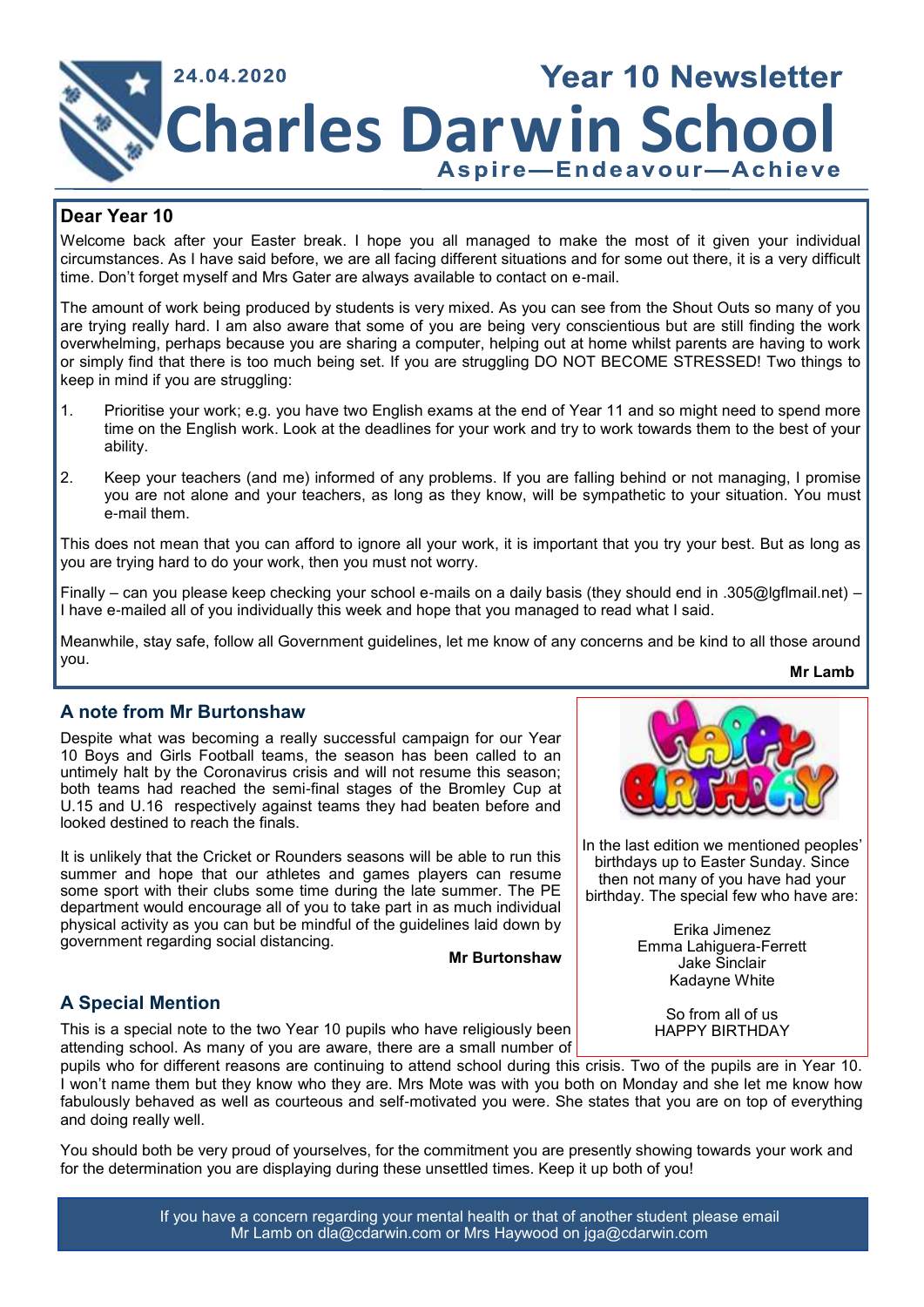# **Issue number: 4 Year 10 Newsletter 24.04.2020**

### **Reading Matters**

Attached to this newsletter is a reading list from the English Dept. On the radio yesterday I heard that 80% of people are reading either the same or more than when the lock down started. I hope you are one of these people. As Ms Roberts has written at the top of the sheet**, there is a book here for everyone**. Remember what I said to you before (in many of the assemblies)…it is not that you don't like reading, just you haven't found the book waiting out there for you! There are so many outstanding books on this list. Those of you doing History might read Animal Farm (all about the failure of Communism – see Mrs Holloway's recommendations) or The Book Thief (set in Nazi Germany during the Holocaust – see Ms Roberts recommendations).

Two that I loved on the list are 'Nothing to Envy' (set during the Great Famine of North Korea only a few years ago. It is stunning. See Ms Foye's recommendations) and Shadow of the Winds (Set in Spain around the time of the Civil War and its aftermath in the 1930s it is a real page turner – see Mrs Holloway's recommendations).

I would love to know what you are reading. I can put something in this newsletter – without mentioning your name if you prefer. Remember, you need to' get into' a book first, before you decide you don't like it. 80% of the population can't be wrong.

#### **Mr Lamb**



In some of your subjects staff are asking you to use the GCSEpod. This is a very powerful tool to support the work you are doing and to consolidate what has been covered. All of you received a letter about this, but just to remind you…. Parents can visit **www.gcsepod.com/ parents** where you'll find lots more information and resources. To activate the account follow the instructions below (most of you have activated this already).

- 1. Go to www.gcsepod.com and click "Login" in the top right-hand corner
- 2. Click "New here? Get started."
- 3. Select "Student"
- 4. Enter your child's name, date of birth and the school name.
- 5. Create a username, password, and a password hint to help them remember the password.

The majority of you have already signed in and are working on this. If you have logged in but now forgotten your password you can request a password update, but only if you submitted a valid email when you initially logged in. Any problems please let me know.

#### **Please get involved..**

Ms Playle has informed me of craze going around social media at the moment which is the 'Run 5. Nominate 5, Donate 5'. This means that you run 5km, nominate 5 others to run 5km and then donate £5 for NHS charities. It is so important to be getting out and about and so I thought what we could do is change this slightly.

One of us does a 5km run (I have done mine and timed myself on my Cliff Richard calendar yesterday) and then nominates another person to do it (I will start by nominating two - **Joel Berry and Ellie Burdis**…that's right Joel and Ellie you heard me) and then when Joel and Ellie have done their run they let me know and they nominate and contact

#### **Free School Meals**

If you are entitled to free school meals, just after the Easter break you should have received a voucher via your email that will entitle you to approximately £15 per week for food.

There will be a code that you will have to scan. Hopefully it is quite straight forward and easy to navigate. If you have not done so already please contact our Finance Team as they may be able to back pay lunch's for the two weeks we were closed for the Easter break wev@cdarwin.com

the next two people to run. These two then let me know that they have completed the run and then they nominate and inform another person each who does the run, when completed they do the same thing.

**I need to know each time a run has been completed** and I will keep a list of all those who are doing the runs and will **publish each week.** Times not necessary - your choice. Photos would be great – but not compulsory. Donation to NHS charity would be lovely – but not obligatory.

I will organise something for all those who do the run when we are back to school (probably another run!) REMEMBER TO KEEP YOUR SOCIAL DISTANCE WHEN RUNNING/WALKING YOUR 5KM.

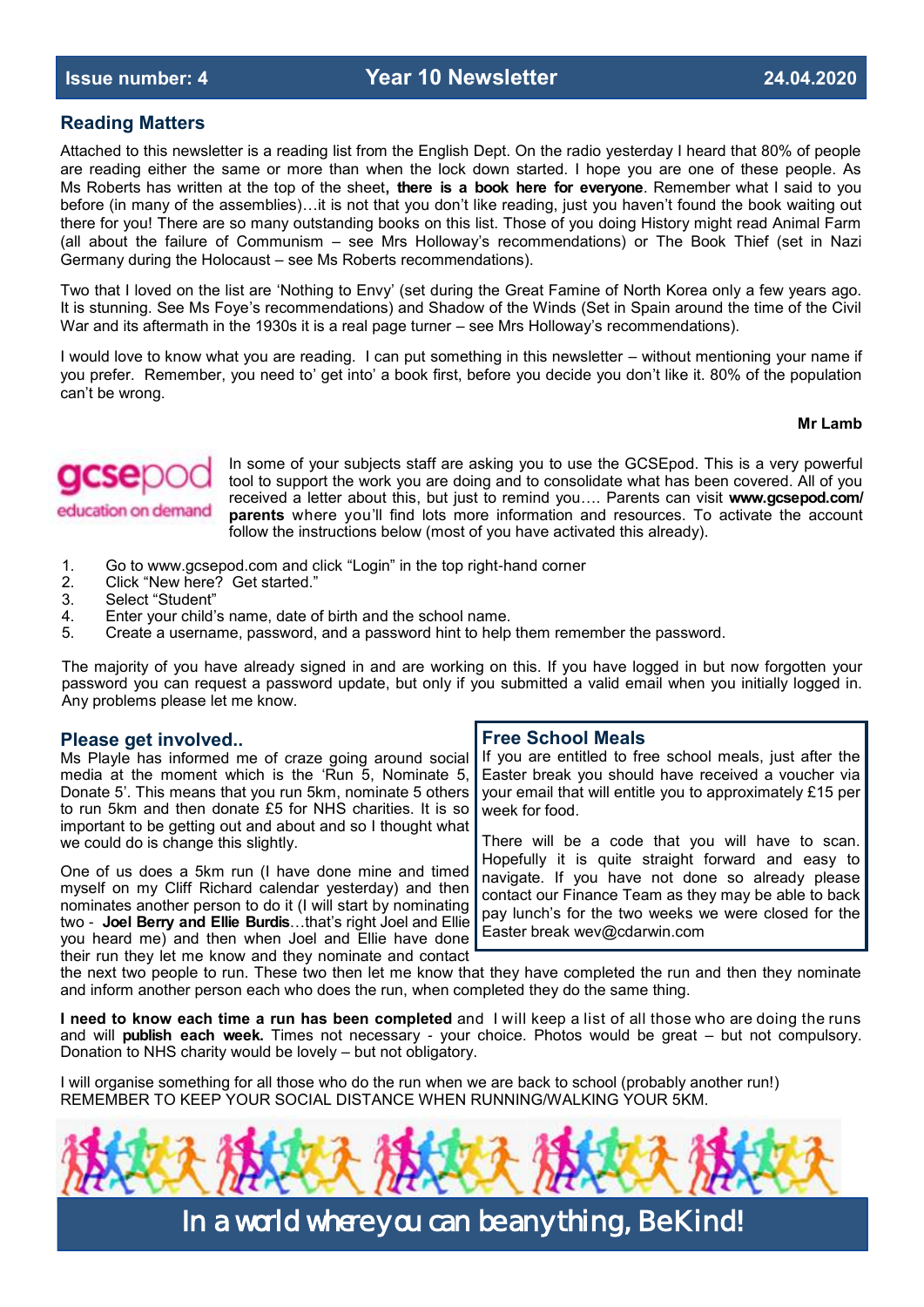# **Issue number: 4 Year 10 Newsletter 24.04.2020**

#### **Student Artwork**



Along with watching more Netflix, reading or being kind and thoughtful to your siblings, many of you are using this lockdown as an opportunity to do things you would not normally have the time to do. **Tobi Abiodun (10GQu)** has completed some fantastic artwork and I include some here for you all to see. They are so life like! Well done Tobi and thank you for sharing with us. Please could I have more of this kind of thing from Year 10 to include.



### **Jokes worth sharing (possibly)**

The Science department tells jokes periodically. (Thank you Ms Bailey for this one)

Parallel lines have so much in common…It's a shame they'll never meet

My wife accused me of being immature….I told her to stop playing with my soldiers

I told my wife she was drawing her eyebrows too high….She look surprised

I had a racing snail and I took off its shell thinking it would make him go faster....It just **became more sluggish** 

A Roman legionnaire walks into a bar and holds up two fingers…'Five beers please' he says. (You might need to think about this)

And finally….Can you see yourself working in a mirror factory?

# **MR LAMB'S SHOUT OUT'S**

**Lots of shout outs in this edition Year 10. Some of you more than once. Well done to each and every one of you. It is not easy working from home and all of you mentioned below are showing determination and commitment and it is clearly being noted by your teachers. There will be more names next week, so if your name is not here today, aim to have it in lights by next week!**

**Jake Sinclair, Jemma Teall, Charlie Long and Gracie Greenhill** - Miss Playle states that all students have been sending their English work and it has been a pleasure to see them blossom on their own. They did some tricky language work and should be proud of their commitment.

**Mantha Radford, Nanci-Mae Powley, Grace O'Rourke and Izzy Franklin -** Ms Kelly is really pleased with your excellent organisation and the quality of the Geography work completed.

Ms Foye is clearly happy with her English class:

- **Lauren Rufford, Lizzie Fox, Erin Hartley & Alex Wilkinson** have been really proactive in getting started with their Spoken Language speech writing.
- **Abbey Leonard, Liam Rickets, Edie Foster, Oscar Godwin & James Kennell** have sent in some wonderful descriptive stories.
- **Keisha Richards** has been focused and determined to keep her work detailed and organised ready for Year 11.
- **Michaela Bell & Freya Philip** emailed in great The War of the Worlds discursive essays.

**Kirsty Hunt** - Ms Bailey is very impressed with Kirsty Hunt. She has caught up with the work she missed before the lock down started, taught herself an entire lesson and completed the challenging extension and got it correct. She continues to work hard with her Science. Well done Kirsty

**Jake Stirrat** – Ms Bailey is also delighted with Jake who has been asking for help when unsure and has been committed to doing the right thing. A conscientious pupil here.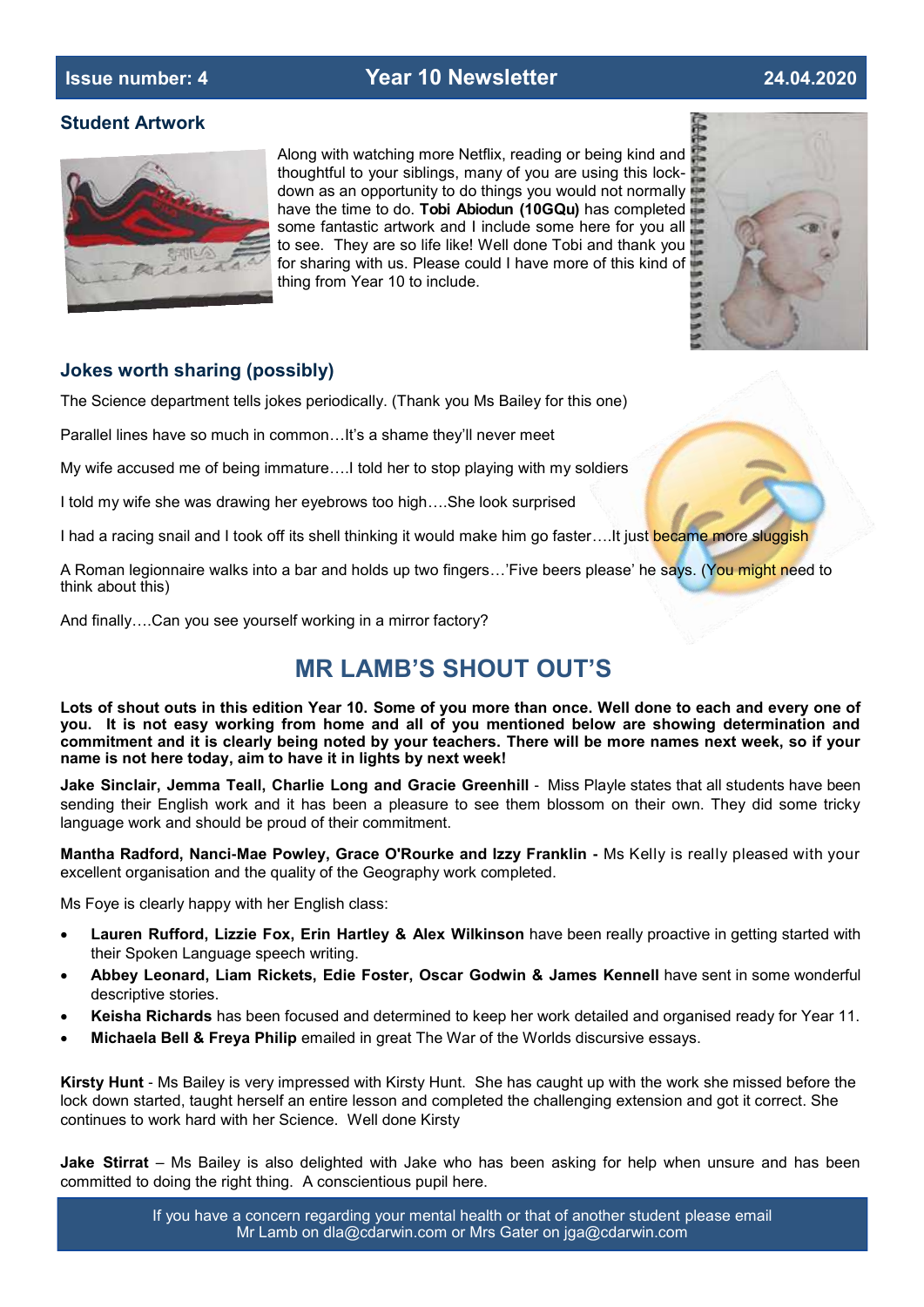**Kelsey King, Emma Zeelie, Tobi Abiodun** are students who have impressed Mrs Holloway with their English Literature essays.

**Millie Richards** – According to Ms Abbotts, Millie has come back after Easter fully refreshed and with a determination to get all her Dance work complete. Keep it up Millie!

**James Oakes** - Continues to impress Mrs Mote with his diligence and hard work. Keep it up is the message from Mrs Mote.

**Charlie Long (again) –** Mr Woods has been pleased with your Maths work Charlie over the last few weeks.

**Oscar Godwin (again) and Erin Hartley (again)** – Ms Zysemil has asked that you both have a mention for your great work and continued effort.

**Maddie Clements, Grace O'Rourke, Mantha Radford (again), Ellie Stanmore** – Mrs Pitt has requested that all four of you have a special mention for persevering with the Romeo and Juliet essay even though you didn't all find it that easy.

**Leila Lagdar** – Mr Yerassimou is delighted with Leila's engagement with the PIXL Maths App.

**Elizabeth Fox (again)** – Mr Yerassimou has asked for an honourable mention for you Elizabeth…So this is it 'An honourable mention to Elizabeth Fox for her Maths work'. Well done.

**Yasmin Cazalet-Smith, Megan Chenery, Andrew Handley, Jodie Shillito, Lily Steen, Emily Turnham, Jack Woods, Sam Woods** – Mrs Pitt is clearly on a roll. She wants all of you to have a mention as you are being so conscientious in your approach to your English studies… diligently working your way through Romeo and Juliet and all completing an essay. Well done to all of you.

**Ermond Berisha** – Mrs Pitt again! Ermond has made sure that he has been having regular contact with Mrs Pitt to ensure he makes progress in his work at this difficult time. Well done Ermond!

**Gracie Greenhill (again)** – has pleased Ms Abbotts as she has been completing all tasks, uploading them to assignments and offering to help others to show them how to do this.

**Maddie Clements (again)** – has also been doing well in her Dance and completing all tasks to an excellent quality.

**Evie Dyer and Lakeisha Richards (again)** – and these young ladies have been completing lots of tasks in Dance.

**Daisy Green** – The final one for Dance. Daisy has been in regular contact and worked her way through the tasks.

**Ria Peters** – Ms Carraro has asked for a shout out for Ria for an outstanding piece of French work which described her daily life in lock down.

**Chloe Edwards and Caitlin Chambers** – more English students here with Mr Nunn commenting on their hard work. He is delighted.

**Lily Steen (again), Jack Woods (again) and Sam Woods (again)** – Mrs Ruth has been really impressed with 10B1 on the whole but would like to select these three for their detailed work on German censorship and propaganda. They have also handed in work very promptly and helped other students on teams when they are unable to find something. Great stuff!

**Ria Peters (again)** – Has produced a great online news script and storyboard for Mr Archer.

**Morgan Cookman and Jake Stirrat (again) -** deserve a mention from Mr Archer for their production plans and Jake also for his script.

**Joel Berry, Nyah Tomlinson, Olivia Gewitzke and Keisha Richards (again) –** all four of these pupils have a shout out from Mr Bidwell who has been extremely pleased with all the work that they have sent him; it has been to a good standard and they are really putting in the effort at the moment. Well done to all four of you.

**Emma Spear, Isabelle Franklin and Sophie Richardson** – another PE shout out, this time from Mrs Dobney. These three young ladies have a mention for enquiring and asking fantastic questions in regards to their GCSE PE work.

**Emily Alexander** – gets her mention from Ms Jones in Science. Emily has been working really hard in her Science. Ms Jones wants you to know that you are doing the right thing Emily…so stop worrying! Make sure you keep in touch and continue to ask those questions.